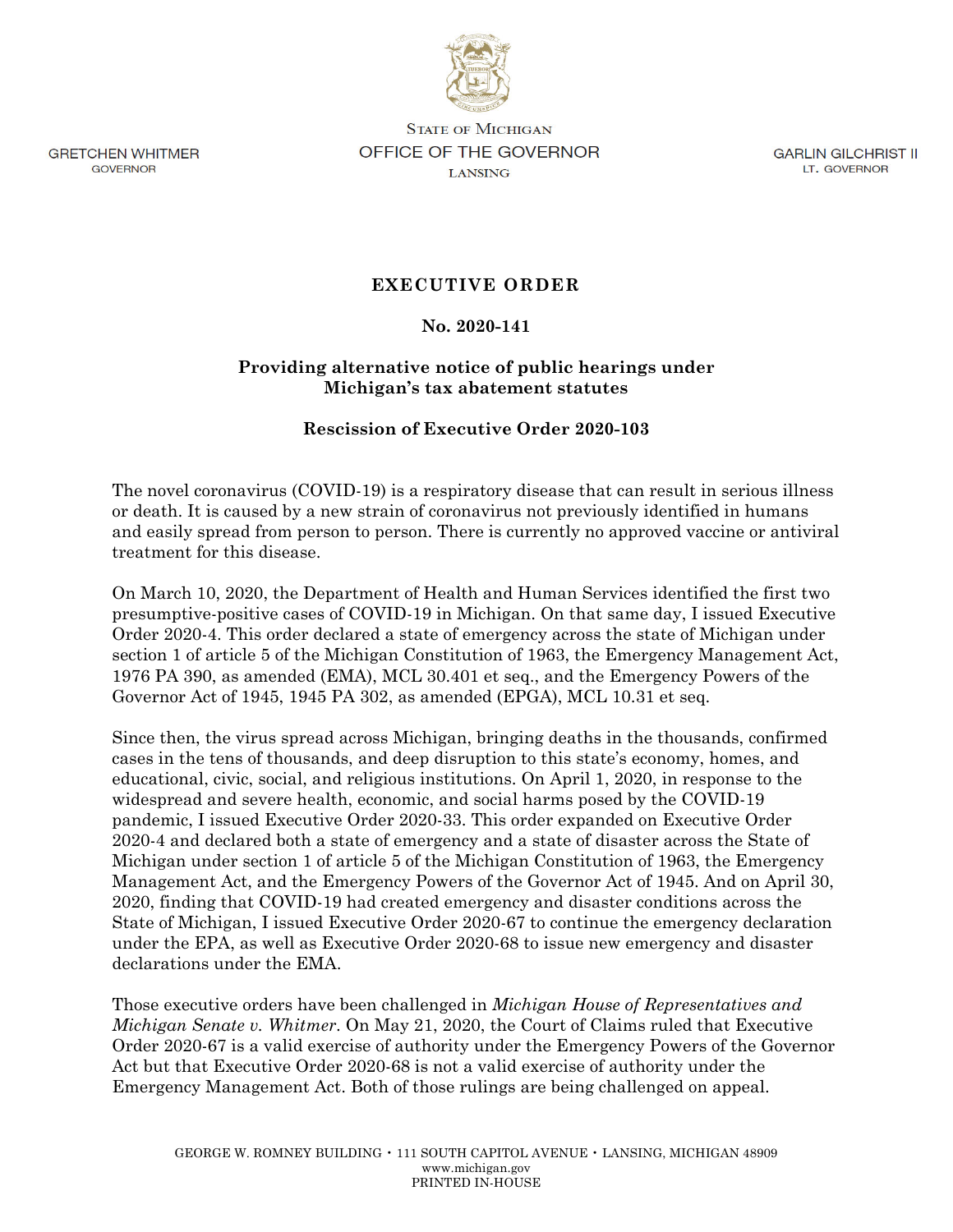On June 18, 2020, I issued Executive Order 2020-127, again finding that the COVID-19 pandemic constitutes a disaster and emergency throughout the State of Michigan. That order constituted a state of emergency declaration under the Emergency Powers of the Governor Act of 1945. And, to the extent the governor may declare a state of emergency and a state of disaster under the Emergency Management Act when emergency and disaster conditions exist yet the legislature had declined to grant an extension request, that order also constituted a state of emergency and state of disaster declaration under that act.

The Emergency Powers of the Governor Act provides a sufficient legal basis for issuing this executive order. In relevant part, it provides that, after declaring a state of emergency, "the governor may promulgate reasonable orders, rules, and regulations as he or she considers necessary to protect life and property or to bring the emergency situation within the affected area under control." MCL 10.31(1).

Nevertheless, subject to the ongoing litigation and the possibility that current rulings may be overturned or otherwise altered on appeal, I also invoke the Emergency Management Act as a basis for executive action to combat the spread of COVID-19 and mitigate the effects of this emergency on the people of Michigan, with the intent to preserve the rights and protections provided by the EMA. The EMA vests the governor with broad powers and duties to "cop[e] with dangers to this state or the people of this state presented by a disaster or emergency," which the governor may implement through "executive orders, proclamations, and directives having the force and effect of law." MCL 30.403(1)–(2). This executive order falls within the scope of those powers and duties, and to the extent the governor may declare a state of emergency and a state of disaster under the Emergency Management Act when emergency and disaster conditions exist yet the legislature has not granted an extension request, they too provide a sufficient legal basis for this order.

It has long been the public policy of this state that, in certain circumstances, tax-based incentives can be properly used to bring about change that is beneficial to the public as a whole. To this end, the Legislature has enacted several statutes that operate as tax abatements. In these statutes, the Legislature has authorized certain local governmental units to create tax abatement districts within which certain properties can receive some form of property tax exemption. But before a tax abatement district can be created and before property can be approved for a tax exemption, the responsible local governmental unit is required to conduct a public hearing and provide notice of the hearing to multiple parties including individuals, public officials, and other municipalities. This provision of such notice ensures that all persons affected by the local governmental unit's decisionmaking have an opportunity to be heard in that decision-making process.

Strict compliance with the notice requirements of certain tax abatement statutes would require dozens of staff to work in-person to complete the hundreds of mailings required, increasing in-person interactions and putting people at risk. In order to reduce in-person work and minimize the risk of transmission of COVID-19, I find it reasonable and necessary to provide temporary alternative means for satisfying those statutory notice requirements. Executive Order 2020-103 provided those alternative means. This order extends their duration, as it remains reasonable and necessary to reduce in-person work and minimize the risk of transmission of COVID-19. With this order, Executive Order 2020- 103 is rescinded.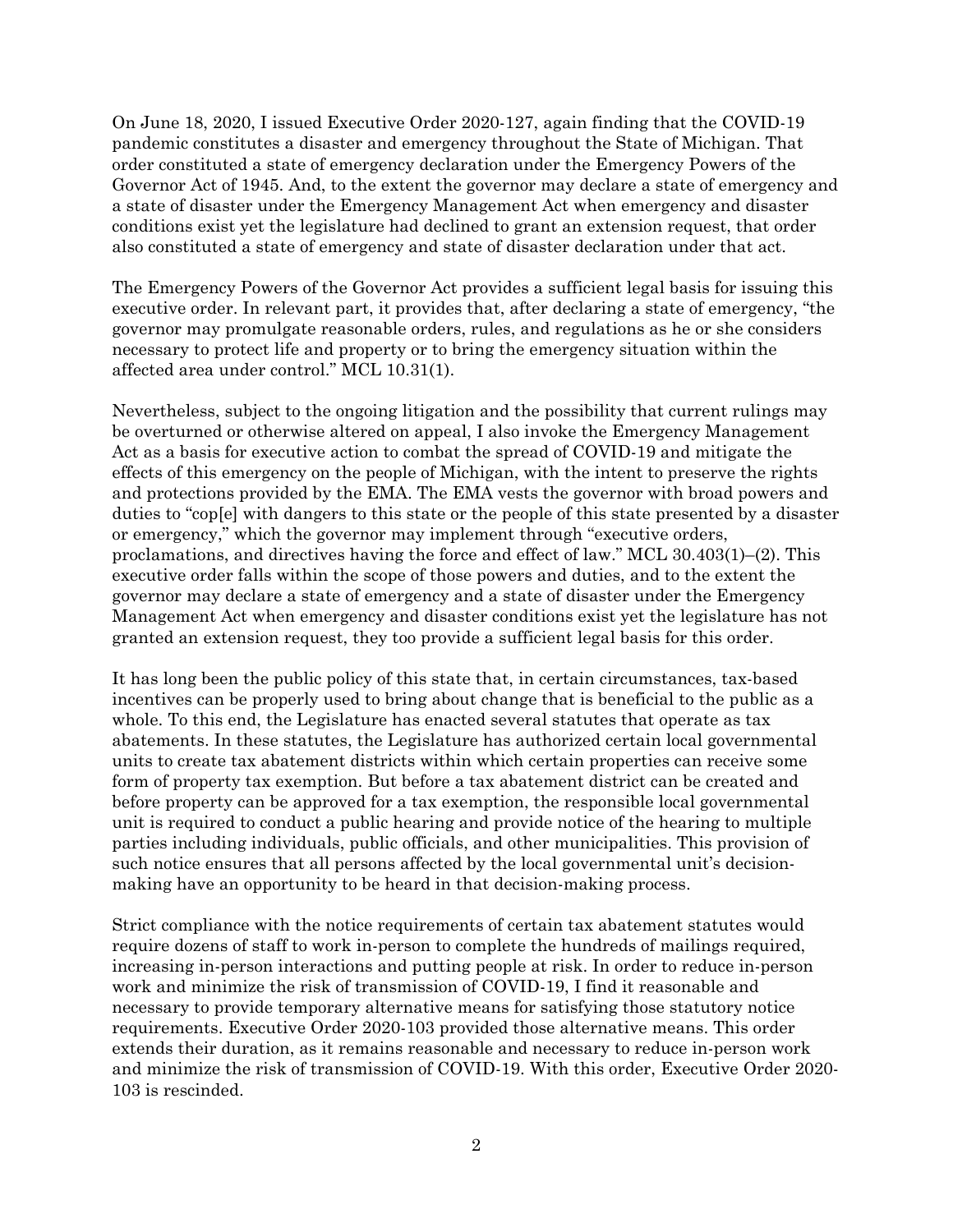Acting under the Michigan Constitution of 1963 and Michigan law, I order the following:

- 1. Consistent with Executive Order 2020-129, or any order that follows it, any public hearing that is required to take place under a tax abatement statute may be held electronically, including by telephonic conferencing or video conferencing, in a manner that allows all persons and entities entitled to notice under the applicable tax abatement statute to participate by electronic means.
- 2. Strict compliance with any requirement under a tax abatement statute to provide notice of a public hearing is temporarily suspended to allow for the responsible local governmental units to provide notice of public hearings in the following manner:
	- (a) To ensure that notice is provided to any real property owners within a proposed tax abatement district that are entitled to notice, the local governmental unit must publish in three successive issues of a generally circulated newspaper serving the proposed tax abatement district where available, or if no such newspaper is available, by the posting of the notice in five conspicuous places in the proposed tax abatement district.
	- (b) To ensure that notice is provided to any required taxing jurisdiction, assessor, or other public official that is entitled to receive notice under the particular tax abatement statute, the local governmental unit may provide notice via email to the appropriate governmental or business email address.
	- (c) To ensure that notice is provided to the general public, the local governmental unit must:
		- (1) Post notice of the public hearing in a prominent and conspicuous place at both the public body's principal office; and
		- (2) Post notice of the public hearing on a portion of the local governmental unit's website that is fully accessible to the public, if the local governmental unit directly or indirectly maintains an official internet presence. The public notice on the website must be included on either the homepage or on a separate webpage dedicated to public notices for non-regularly scheduled public meetings or electronic meetings and accessible through a prominent and conspicuous link on the website's homepage that clearly describes its purpose for public notification of those non-regularly scheduled or electronic public meetings.
- 3. Section 2 of this order does not prevent a local governmental unit from providing notice in the manner prescribed by the relevant tax abatement statute if the local governmental unit is able to do so safely and consistently with workplace standards enacted in accordance with Executive Order 2020-114, or any order that follows it.
- 4. Without regard to whether the local governmental unit provided notice in the manner required by the relevant tax abatement statute or in the manner set forth in section 2 of this order, notice of a public hearing required by a tax abatement statute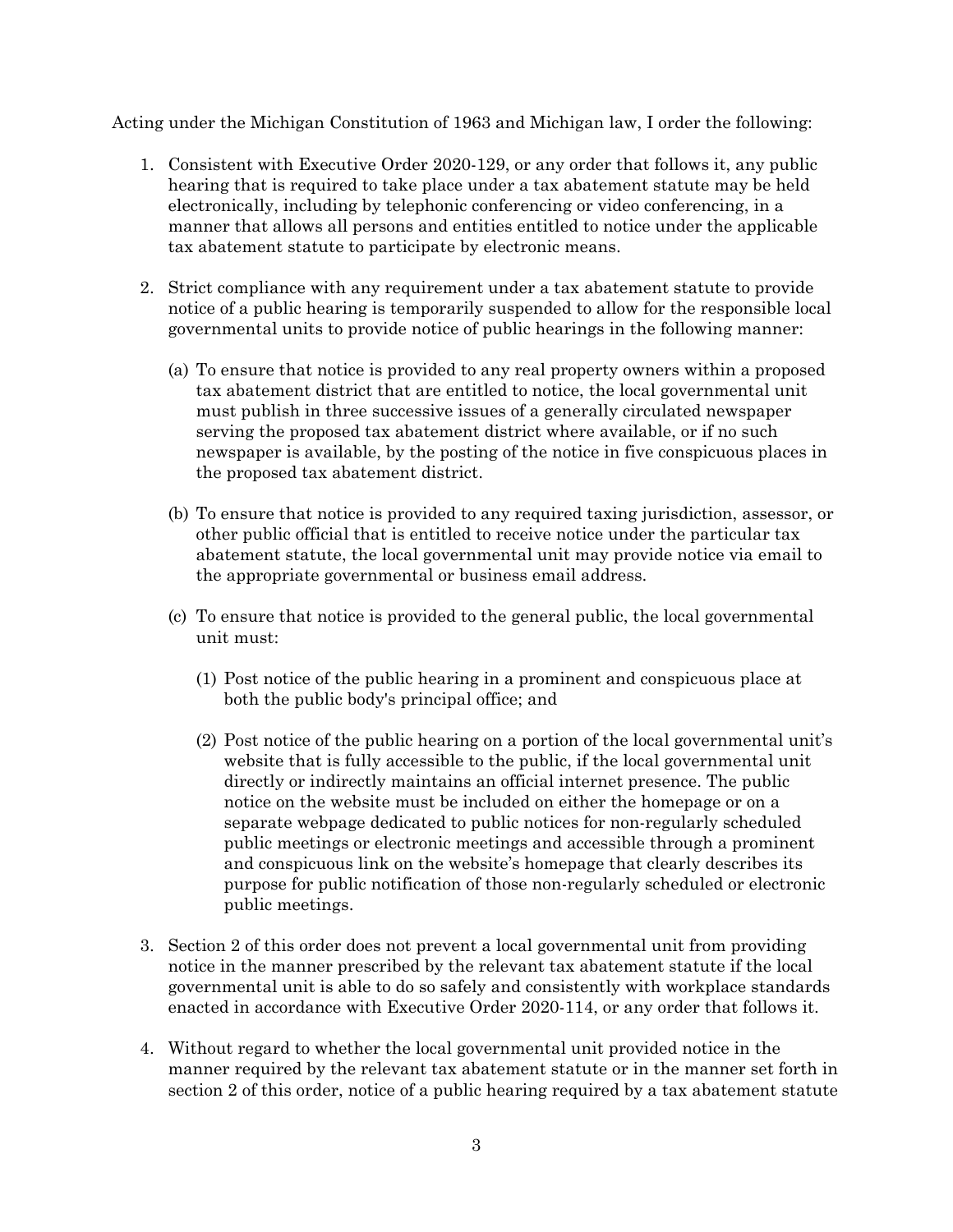that will be conducted electronically in accordance with Executive Order 2020-129, or any order that follows it, must include each of the following:

- (a) An explanation of the reason why the public body is meeting electronically.
- (b) Detailed procedures by which the public may participate in the meeting remotely, including a telephone number, internet address, or both.
- (c) Procedures by which persons may contact members of the public body to provide input or ask questions on any business that will come before the public body at the meeting.
- (d) Procedures by which persons with disabilities may participate in the meeting.
- 5. This order does not change or otherwise affect the time requirements for notice of public hearings in any tax abatement statute.
- 6. A person is considered to have been provided the notice and opportunity to be heard required by a tax abatement statute if the local governmental unit followed the procedures set forth above in sections 2 and 3 of this order. Failure to strictly comply with the procedures set forth in sections 2 and 3 of this order does not by itself constitute grounds to invalidate an action taken by a local governmental unit under a tax abatement statute.
- 7. To the extent that this order creates a conflict with any requirement set by a local governmental unit's charter or ordinances, the provisions of this order control.
- 8. As used in this order:
	- (a) The term "local governmental unit" means a political subdivision of this state that is authorized to create an abatement district, reduce the level of taxation on a certain property, or exempt certain property from taxation, under a tax abatement statute. Additionally, for the purposes of the Plant Rehabilitation and Industrial Development Districts Act, it also includes a Next Michigan development corporation as that term is defined in section 3 of the Next Michigan Development Act, MCL 125.2953.
	- (b) The term "tax abatement district" means any district that can be created by a local governmental unit in a tax abatement statute within which certain property may be eligible for a property tax exemption.
	- (c) The term "tax abatement statute" means one of the following statutes that allows for a reduction in, or an exemption of, the level of taxation ordinarily imposed on property in this state: the Obsolete Property Rehabilitation Act, MCL 125.2781 *et seq*., the Neighborhood Enterprise Zone Act, MCL 207.771 *et seq*., the Commercial Rehabilitation Act, MCL 207.841 *et seq*., the Commercial Redevelopment Act, MCL 207.651 *et seq*., and the Plant Rehabilitation and Industrial Development Districts Act, MCL 207.551 *et seq*.